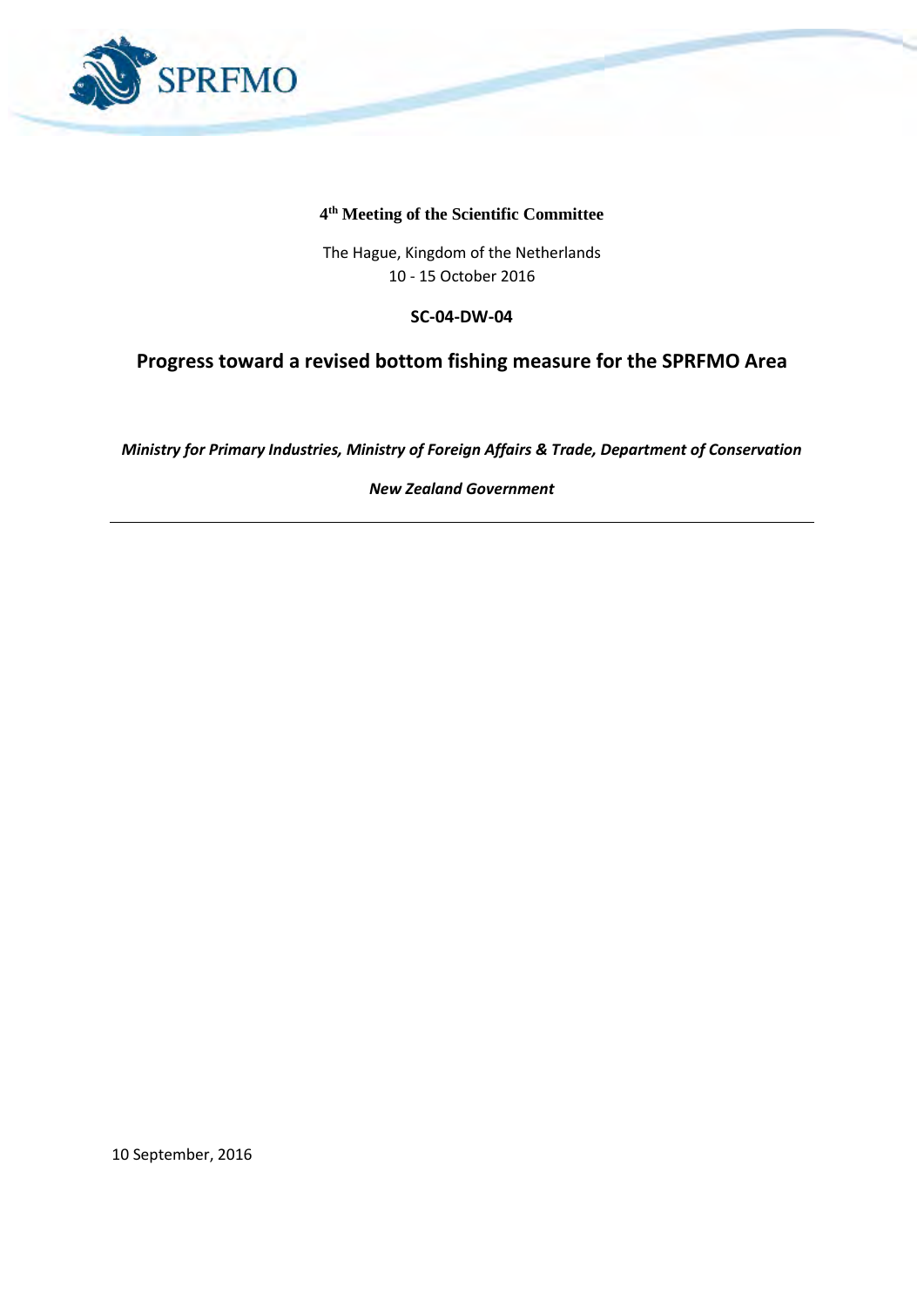## **Contents**

| 1. |      |                                                                                         |  |  |  |
|----|------|-----------------------------------------------------------------------------------------|--|--|--|
| 2. |      |                                                                                         |  |  |  |
| 3. |      |                                                                                         |  |  |  |
|    | 3.1. |                                                                                         |  |  |  |
|    | 3.2. | Estimating and setting sustainable catch limits for key bottom fishing target species4  |  |  |  |
|    | 3.3. |                                                                                         |  |  |  |
|    | 3.4. | Establishing spatial management measures to avoid significant adverse impacts on VMEs.6 |  |  |  |
|    | 3.5. |                                                                                         |  |  |  |
| 4. |      |                                                                                         |  |  |  |
|    | 4.1. |                                                                                         |  |  |  |
|    | 4.2. |                                                                                         |  |  |  |
| 5. |      |                                                                                         |  |  |  |
| 6. |      |                                                                                         |  |  |  |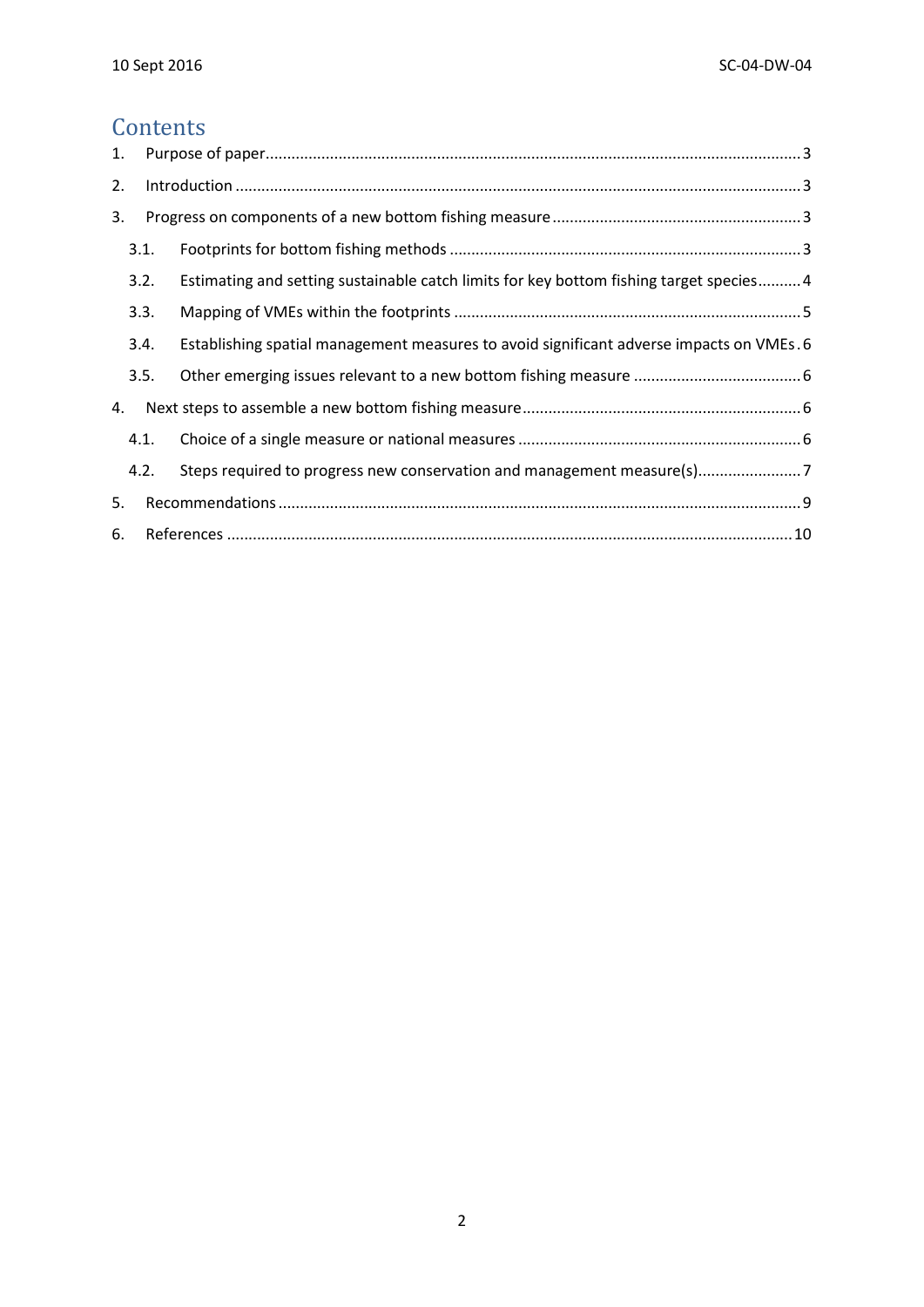## <span id="page-2-0"></span>1. Purpose of paper

This paper updates the Scientific Committee on progress on the four elements suggested by New Zealand at SC2 (2014) that would be required for a new bottom fishing conservation and management measure (CMM).

# <span id="page-2-1"></span>2. Introduction

As indicated at SC2 (MPI 2014, [SC-02-DW-02\)](http://www.sprfmo.int/assets/Meetings/Meetings-2013-plus/SC-Meetings/2nd-SC-Meeting-2014/Papers/SC-02-DW-02-SPRFMO-Bottom-fishing-conservation-and-management-overview-a.pdf) and reinforced at SC3 (Roux et al. 2015, [SC-03-DW-02](http://www.sprfmo.int/assets/Meetings/Meetings-2013-plus/SC-Meetings/3rd-SC-Meeting-2015/Papers/SC-03-DW-02-New-Zealand-research-relevant-to-the-assessment-of-stocks-of-orange-roughy.pdf) and Cryer 2015[, SC-03-DW-04\)](http://www.sprfmo.int/assets/Meetings/Meetings-2013-plus/SC-Meetings/3rd-SC-Meeting-2015/Papers/SC-03-DW-04-VME-spatial-final.pdf), New Zealand envisages that a new bottom fishing measure would take a more comprehensive approach to the management of bottom fishing than CMM 2.03 and CMM 4.03 and would be based on a spatial management approach. As foreshadowed at SC2, this approach will require:

- 1. the identification of an appropriate fishing footprint;
- 2. the setting of sustainable catch levels for key target species; and
- 3. the mapping of the distribution of vulnerable marine ecosystems (VME) within the footprint;
- 4. the design of management measures to avoid significant adverse impacts on VMEs, in particular, areas that will be open or closed to fishing within the footprint.

The intention, summarized [in CMM 2.03,](http://www.sprfmo.int/assets/Meetings/Meetings-2013-plus/Commission-Meetings/2nd-Commission-Meeting-2014-Manta-Ecuador/Annex-M-CMM-2.03-CMM-for-Bottom-Fishing.pdf) was to submit a draft bottom fishing CMM for consideration at the 2016 Commission meeting but it was not possible to complete all the necessary work in time for proposals to be considered by SC3 in late 2015 such that they might advise the Commission early in 2016 [\(SC3 report\)](http://www.sprfmo.int/assets/Meetings/Meetings-2013-plus/SC-Meetings/3rd-SC-Meeting-2015/Report/SC-03-Final-report-14Oct15-A1-7.pdf).

Australia and Chile agreed at SC3 to work with New Zealand in an ad hoc working party to develop a revised bottom fishing measure (see th[e 2016 Commission report](http://www.sprfmo.int/assets/Meetings/Meetings-2013-plus/Commission-Meetings/4th-Commission-Meeting-2016-Valdivia-Chile/Final-Report-and-Annexes/SPRFMO-4th-Commission-FINAL-REPORT-30Jan2016.pdf) and the updated [Roadmap for SC\)](http://www.sprfmo.int/assets/Meetings/Meetings-2013-plus/Commission-Meetings/3rd-Commission-Meeting-2015-Auckland-New-Zealand/Annex-C-COMM-03-2015-Roadmap-for-the-Scientific-Committee.pdf).

# <span id="page-2-3"></span><span id="page-2-2"></span>3. Progress on components of a new bottom fishing measure 3.1. Footprints for bottom fishing methods

New Zealand and Australia have nominated bottom fishing footprints for the reference years 2002 to 2006 and included these in their bottom fishery impact assessments (these are shown on the SPRFMO website for [Australia](http://www.sprfmo.int/assets/Meetings/Meetings-before-2013/Scientific-Working-Group/SWG-10-2011/SWG-10-DW-01a-Australian-BFIA-Final-Report.pdf) an[d New Zealand\)](http://www.sprfmo.int/assets/Meetings/Meetings-before-2013/Scientific-Working-Group/SWG-06-2008/a-Miscellaneous-Documents/New-Zealand-Bottom-Fishery-Impact-Assessment-v1.3-2009-05-13.pdf). As agreed, these footprints are specified as blocks of 20-arcminutes on each side.

Both nations have established management approaches to constraining vessels flying their flag to fishing within the footprint and to catches no higher than the average of catches between 2002 and 2006 (unless otherwise agreed by the Commission, see 16 to 20 of CM[M 4.03\)](http://www.sprfmo.int/assets/Fisheries/Conservation-and-Management-Measures/CMM-4.03-Bottom-Fishing-2016-4Mar2016.pdf). Both nations have open and closed blocks within their respective footprints but apply different implementations of the moveon rule.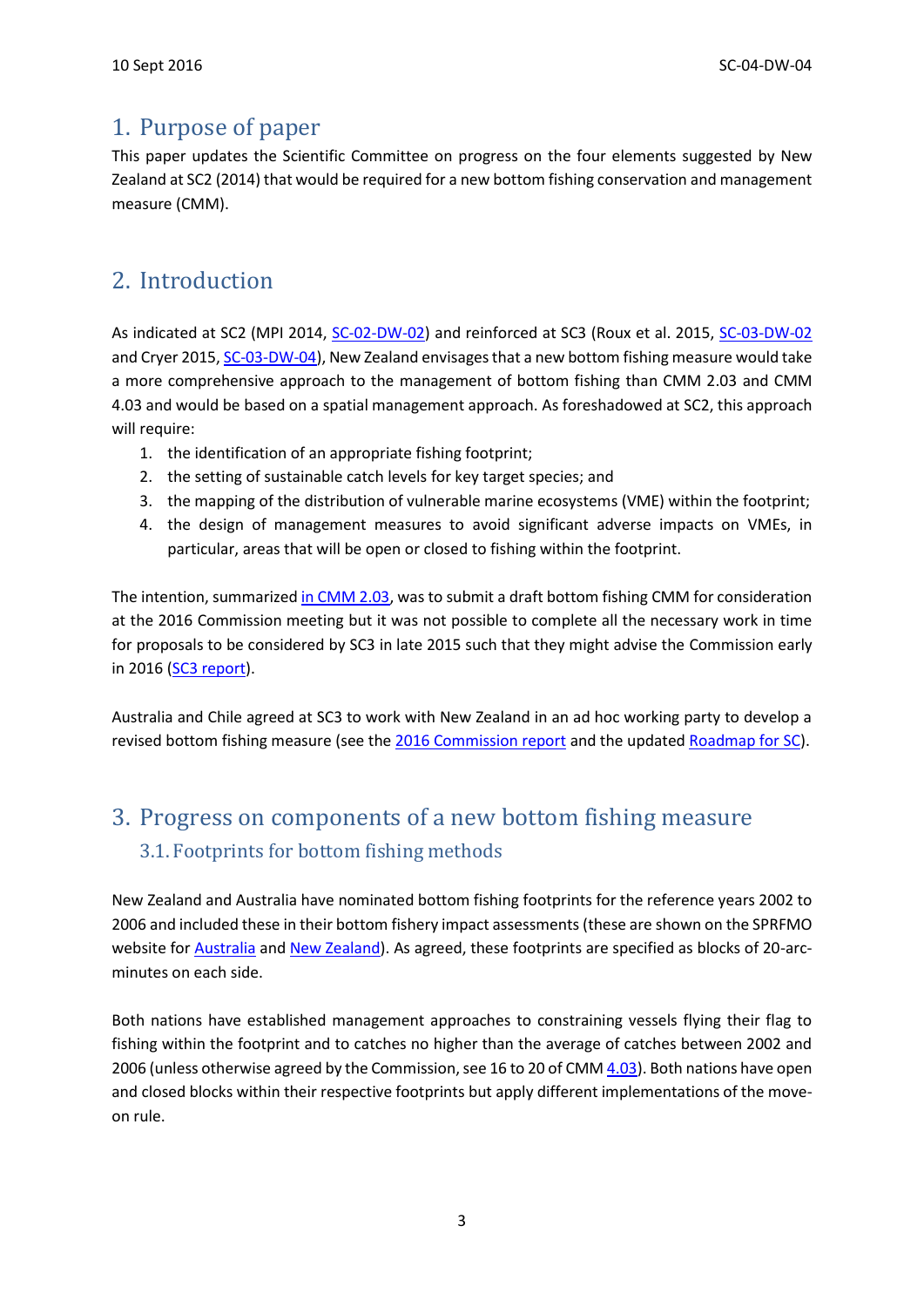Use of midwater trawls to target bentho-pelagic species like alfonsino has been determined to fall within the definition of bottom fishing and such fishing has been constrained within New Zealand's bottom trawl footprint since 2013. The SC2 advised that the use of midwater trawls to target benthopelagic species like alfonsino had a much lower impact than fishing with bottom trawl and was unlikely to cause significant adverse impacts on VMEs [\(report from SC2\)](http://www.sprfmo.int/assets/Meetings/Meetings-2013-plus/SC-Meetings/2nd-SC-Meeting-2014/Report/SC-02-Final-Report-21Oct-accepted.pdf).

New Zealand modified the status of a small number of blocks within its bottom trawl footprint in 2015 such that opportunities for midwater trawling for bentho-pelagic species like alfonsino could be maintained while decreasing the likelihood that significant adverse impacts on VMEs would occur (see [SC-03-DW-03\)](http://www.sprfmo.int/assets/Meetings/Meetings-2013-plus/SC-Meetings/3rd-SC-Meeting-2015/Papers/SC-03-DW-03-New-Zealand-notification-of-amendments-to-the-status-of-blocks-within-its-bottom-fishing-footprint-for-trawl.pdf).

### <span id="page-3-0"></span>3.2. Estimating and setting sustainable catch limits for key bottom fishing target species

Orange roughy is the primary target of New Zealand's bottom trawl fisheries in the SPRFMO Area. Midwater trawling close to the seabed primarily targets alfonsino. Bottom longline fisheries initially targeted primarily bluenose but, since the reference years, the catch has gradually shifted toward wreckfish. Catches of major target fisheries are currently limited to the average of catches between 2002 and 2006 (see [New Zealand's National Report to SC3](http://www.sprfmo.int/assets/Meetings/Meetings-2013-plus/SC-Meetings/3rd-SC-Meeting-2015/Papers/SC-03-22-New-Zealand-Annual-report.pdf)).

Early estimates of sustainable yield for orange roughy in the SPRFMO Area were presented by Penney [\(2010\)](http://www.sprfmo.int/assets/Meetings/Meetings-before-2013/Scientific-Working-Group/SWG-09-2010/SWG-09-DW-02-Penney-2010-Sustainable-Catch-Limits-for-Orange-Roughy-in-the-SPRFMO-Area.pdf). He used simple methods to predict MSY from biomass estimates from seamount meta-analyses (after [Clark et al. 2001,](http://www.sprfmo.int/assets/Meetings/Meetings-before-2013/Scientific-Working-Group/SWG-09-2010/SWG-09-INF-02-Clark-et-al-2001-Estimation-of-catch-levels-for-new-ORH-fisheries-on-seamounts3.pdf) [Clark et al. 2010\)](http://www.sprfmo.int/assets/Meetings/Meetings-before-2013/Scientific-Working-Group/SWG-09-2010/SWG-09-INF-01-Clark-et-al-2010-Sustainable-catch-estimates-for-high-seas-ORH.pdf). He found catches at that time exceeded estimates of MSY but were lower than the average of catches between 2002 and 2006.

Complete catch per unit of effort information (CPUE) is available for New Zealand vessels (New [Zealand's National Report to SC3](http://www.sprfmo.int/assets/Meetings/Meetings-2013-plus/SC-Meetings/3rd-SC-Meeting-2015/Papers/SC-03-22-New-Zealand-Annual-report.pdf)) and should be available also from Australia ([Australia's National](http://www.sprfmo.int/assets/Meetings/Meetings-2013-plus/SC-Meetings/3rd-SC-Meeting-2015/Papers/SC-03-20-rev1-Australia-Annual-report.pdf)  [Report to SC3\)](http://www.sprfmo.int/assets/Meetings/Meetings-2013-plus/SC-Meetings/3rd-SC-Meeting-2015/Papers/SC-03-20-rev1-Australia-Annual-report.pdf). In many circumstances, CPUE is not very informative about biomass trends for species like orange roughy, often because of non-random changes in the spatial and temporal distribution of fishing (Walters 2003). To address at least some of the issues with CPUE, New Zealand has developed a spatially-disaggregated CPUE analysis that overcomes some of these issues. This approach was reviewed by SC3 [\(Roux et al 2015\)](http://www.sprfmo.int/assets/Meetings/Meetings-2013-plus/SC-Meetings/3rd-SC-Meeting-2015/Papers/SC-03-DW-02-New-Zealand-research-relevant-to-the-assessment-of-stocks-of-orange-roughy.pdf) and is undergoing simulation testing to assess its robustness.

There remains some uncertainty about whether CPUE is a reliable index of abundance for orange roughy, and it would be preferable to use fishery-independent data, but CPUE is currently the only index of abundance available to support a model-based stock assessment. New Zealand has applied the spatially-disaggregated CPUE indices in preliminary Bayesian biomass dynamic (surplus production) models fitted using a state-space approach. Reasonable fits to the available data were found for four of the six areas within the western SPRFMO Area. Fits were not attempted for two other areas because there were insufficient data. This work is the subject of a separate paper by New Zealand to SC4 (Roux et al. 2016).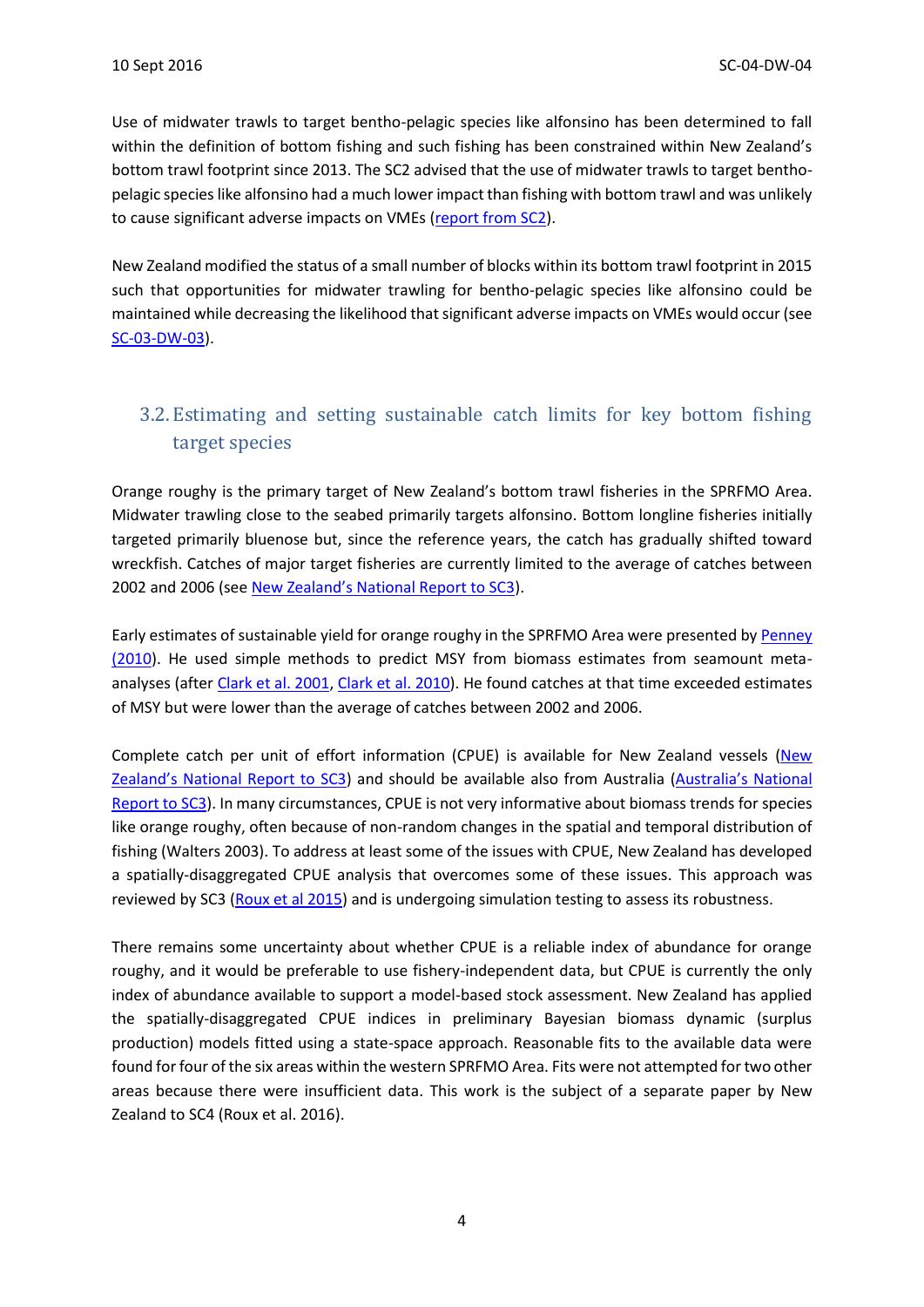These Bayesian biomass dynamic models have been simulation tested on data from similar fisheries with much more data (Edwards and McAllister 2014) and have been found to provide similar estimates of stock depletion to more complex models fitted to a range of data.

Some development of the biomass dynamic models is still required, and it is important that each model includes the full catch history from each area. In particular, the Australian catch of orange roughy from the Tasman Sea fisheries (especially) is required. Australian catch and effort information at a fine spatial scale would also be useful, but not as critical as knowing the catch from each area. These preliminary models cannot be finalised in time for SC4 in late 2016 but will be worked on as and when Australian catch and effort becomes available.

It is not considered feasible to develop stock assessment models at this stage for alfonsinos, bluenose, or wreckfish given the highly variable effort and CPUE for these fisheries.

#### <span id="page-4-0"></span>3.3. Mapping of VMEs within the footprints

Records of the location or density of VMEs or VME indicator taxa such as reef-forming corals within the SPRFMO Area are sparse and inadequate to accurately map the distribution of VMEs directly. It also seems extremely unlikely that sufficient funding will become available to survey the vast areas outside nations' EEZs with the intensity necessary to map VMEs directly. This means that model-based predictive methods will always be required to map the distribution of VMEs. Models will need to be based on physical and chemical information that can be acquired or predicted with sufficient accuracy across the SPRFMO Area at all relevant depths (200 to 1600 m).

New Zealand has made steady progress developing such predictive models using a variety of approaches and spatial scales. SPRFMO-scale models and models using presence-only data to predict the likelihood of VMEs occurring within a given cell have been superseded by regional-scale models and, increasingly, models that use absence and well as presence of given VME indicators (e.g., Cryer [2015](http://www.sprfmo.int/assets/Meetings/Meetings-2013-plus/SC-Meetings/3rd-SC-Meeting-2015/Papers/SC-03-DW-04-VME-spatial-final.pdf) and New Zealand's National Report to SC4). It is rare for such models to be independently tested using independent data but New Zealand conducted such a test in 2014 [\(Anderson et al. 2016\)](http://www.sciencedirect.com/science/article/pii/S0964569115300740). This test highlighted substantial inaccuracies with some global bathymetry information layers. This was a serious problem because many of the variable that are important for the prediction of VME indicator taxa are highly correlated with depth.

Models would ideally focus directly on VME habitat (e.g. coral reef) rather than individual species or combined taxa (e.g. coral species or taxonomic group). The identification of such habitat, and the use of abundance data rather than presence-absence, relies heavily on photographic surveys and currently there are insufficient records at the regional scale in New Zealand waters and at the broad scale across the SPRFMO Area.

The latest model development (briefly summarised in New Zealand's National Report to SC4) is feature-scale models using both presence and absence records as well as abundance as well as abundance data. It will not be possible to develop such models for all features (seamounts) until much more information on the distribution of VMEs has been collected.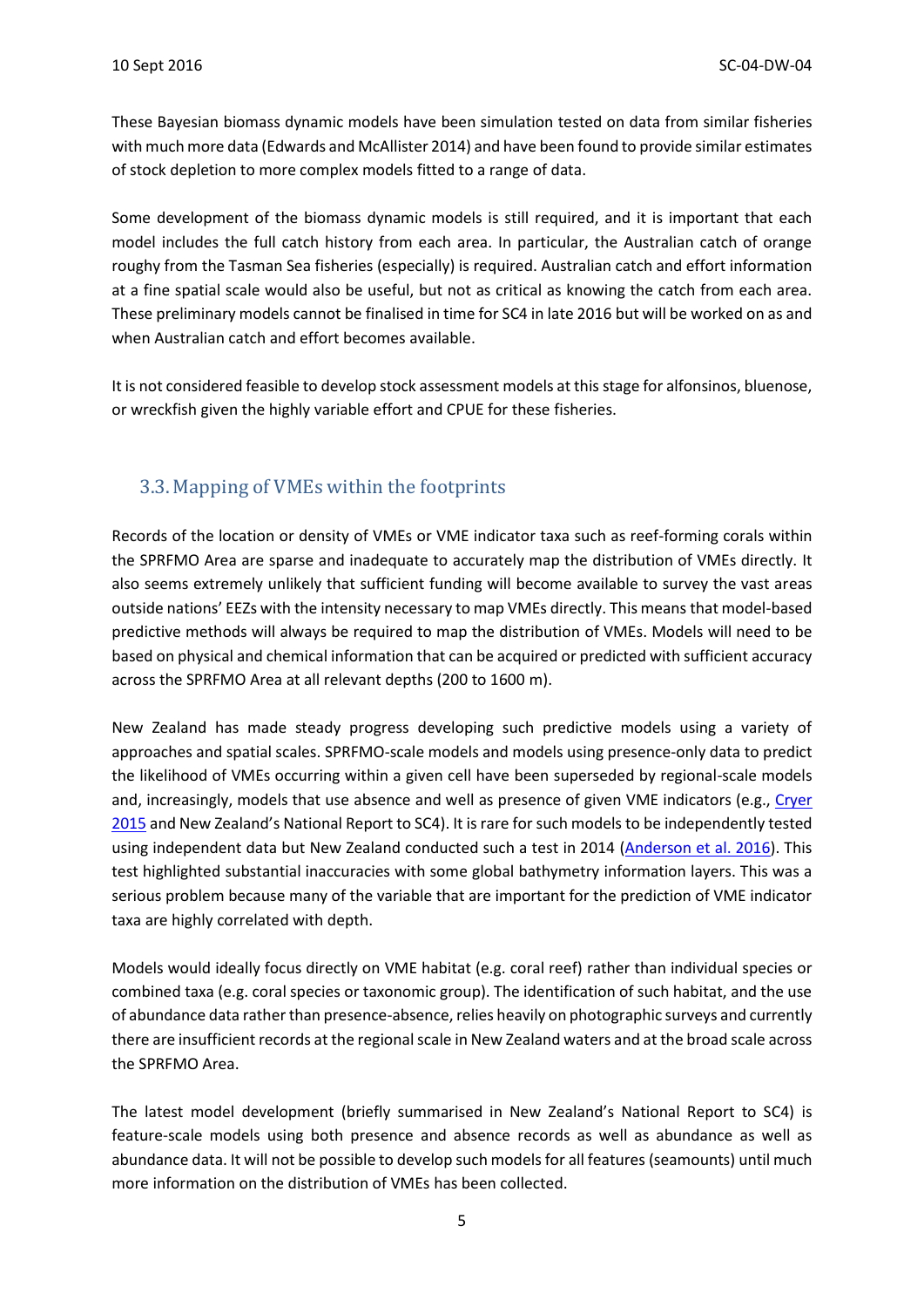#### <span id="page-5-0"></span>3.4. Establishing spatial management measures to avoid significant adverse impacts on VMEs

There are several methods of designing spatial management areas ranging from entirely political or stakeholder-driven proposals to sophisticated decision-support software approaches drawing on explicit objectives and large amounts of data.

New Zealand used decision-support software in the design of MPAs in the Ross Sea (Sharp & Watters [2011\)](http://www.ccamlr.org/en/ws-mpa-11/25), and has been focussing on the application of Zonation software to considering potential spatial management approaches within the SPRFMO Area [\(Cryer 2015](http://www.sprfmo.int/assets/Meetings/Meetings-2013-plus/SC-Meetings/3rd-SC-Meeting-2015/Papers/SC-03-DW-04-VME-spatial-final.pdf) and New Zealand's National Report to SC4). Both approaches require information or predictions on the distribution of biodiversity attributes to be protected, on the potential cost of achieving protection through spatial closure, and on the objectives to be met.

Work in the last two years has focussed on assessing the sensitivity of outputs to choices among habitat modelling approaches and design choices implemented in Zonation (see [Cryer 2015](http://www.sprfmo.int/assets/Meetings/Meetings-2013-plus/SC-Meetings/3rd-SC-Meeting-2015/Papers/SC-03-DW-04-VME-spatial-final.pdf) and New Zealand's National Report to SC4). Decision-support software can be used to generate candidate spatial management areas for discussion with stakeholders and decision-makers. The software can be used to identify and quantify trade-offs among specified objectives and the extent to which such objectives are met by different candidate measures (e.g., Kukkala & Moilanen 2012; Ardron et al. 2014). The utility of the approach depends on the quality of the input layers and the ability of stakeholders to identify and express their objectives.

#### <span id="page-5-1"></span>3.5.Other emerging issues relevant to a new bottom fishing measure

Another emerging issue that may be worth including in the development of a comprehensive bottom fishing measure is the impact of bottom fishing on fish and other bycatch species affected by bottom fishing activities. Impacts on seabirds, marine mammals, reptiles, and other species of concern are managed under other existing CMMs, but a fifth component of a revised bottom fishing measures may be the development of appropriate risk assessments for fish bycatch.

## <span id="page-5-3"></span><span id="page-5-2"></span>4. Next steps to assemble a new bottom fishing measure 4.1. Choice of a single measure or national measures

New Zealand suggests that assembling the four or more components into a coherent and comprehensive bottom fishing measure could take one of two approaches, although it is acknowledged that approaches intermediate between these two extremes are also possible: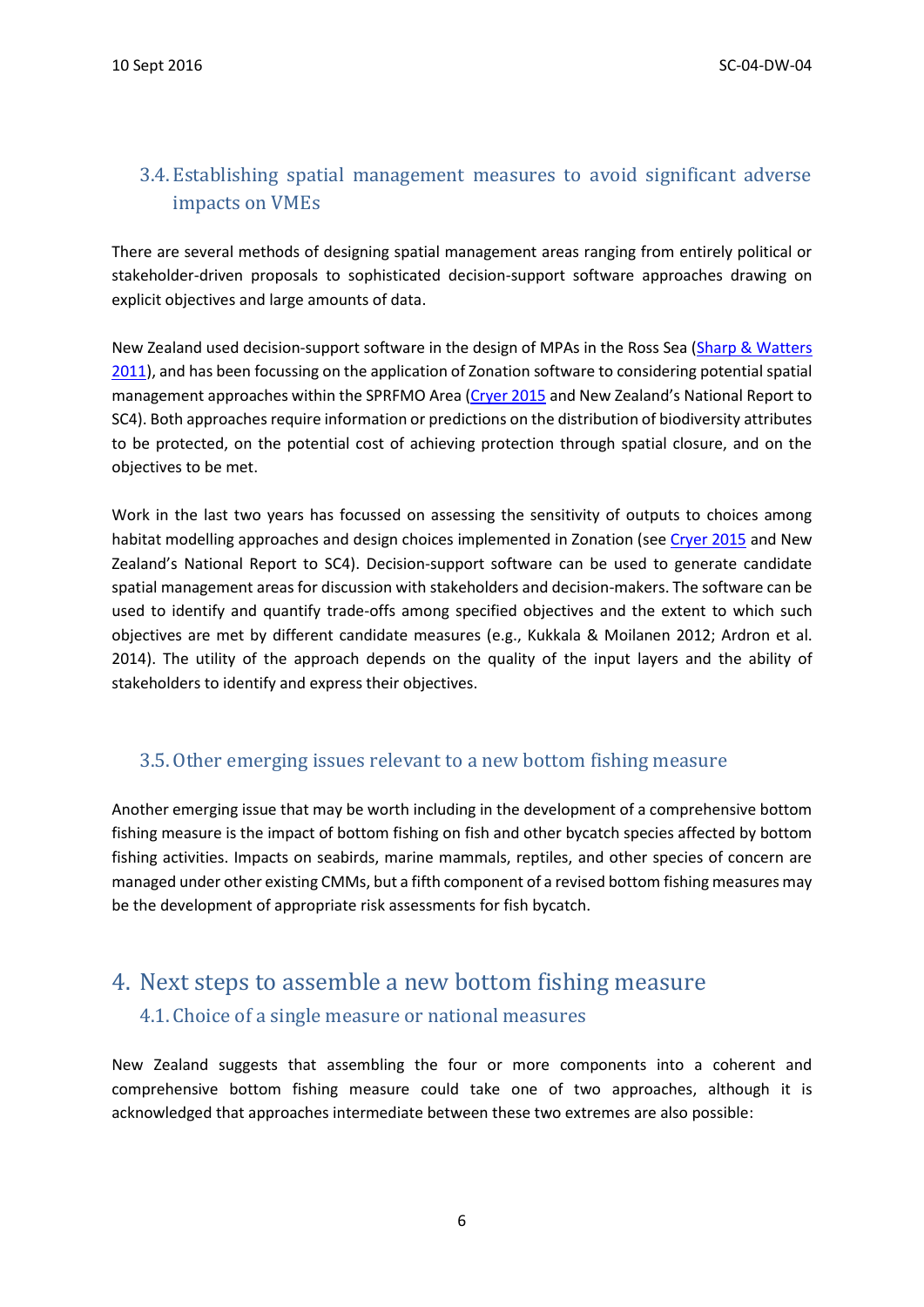**.** 

- Development of a prescriptive SPRFMO bottom fishing measure with a single (bottom trawl<sup>1</sup>) footprint for all bottom fishing members, a consistent approach to move-on rules that applies to all bottom fishing members, and move-on triggers that apply to all bottom fishing members; or
- Development of a high-level SPRFMO bottom fishing measure that defines just the performance objectives, standards and evaluation criteria for management; each bottom fishing member could choose how to give effect to the CMM's requirements (as in CMM 2.03 and the current CMM 4.03). Such an approach would recognise there are a number of possible management approaches and would provide some flexibility to the members in how the scientific and regulatory objectives were to be achieved.

Within either of these two approaches, or an intermediate or different approach, it may be appropriate to develop separate measures for bottom-impacting trawl and bottom line methods, and to treat bottom trawling and midwater trawling for bentho-pelagic species differently, given their different levels of impact.

#### <span id="page-6-0"></span>4.2. Steps required to progress new conservation and management measure(s)

Whatever overall approach is selected (see section 4.1), a number of steps will be required to develop new conservation and management measures for bottom fisheries:

- 1. Finalise current simulation testing of spatially-disaggregated CPUE method, revise and update New Zealand CPUE time series for each stock of orange roughy as appropriate;
- 2. Enhance, as possible, spatially-disaggregated CPUE time series using Australian catch and effort data for each stock of orange roughy;
- 3. Develop and finalise Bayesian state-space biomass dynamic models for each stock of orange roughy including catches from all bottom fishing nations in the assessed areas;
- 4. Use stock assessment models to estimate stock depletion and sustainable catch limits for each stock of orange roughy;
- 5. Finalise and assess the reliability of best possible regional-scale models and maps of the distribution (and, as possible, density) of VMEs within the western part of the SPRFMO Area;
- 6. Finalise current work on genetic connectivity between seamount features within the western part of the SPRFMO Area as an input to spatial management area decision-support software;
- 7. Convene one or more face-to-face or virtual working parties of stakeholders (in the broadest sense) to:
	- 7.1. Specify their respective objectives for spatial management areas;
	- 7.2. Develop understanding of decision support software approaches;
	- 7.3. Iteratively consider candidate spatial management areas and, as necessary, revise their objectives and criteria for scoring candidate areas;

 $1$  Midwater trawling for bentho-pelagic species has been determined to be included within the SPRFMO definition of bottom fishing but is considered unlikely to cause significant adverse impacts on VMEs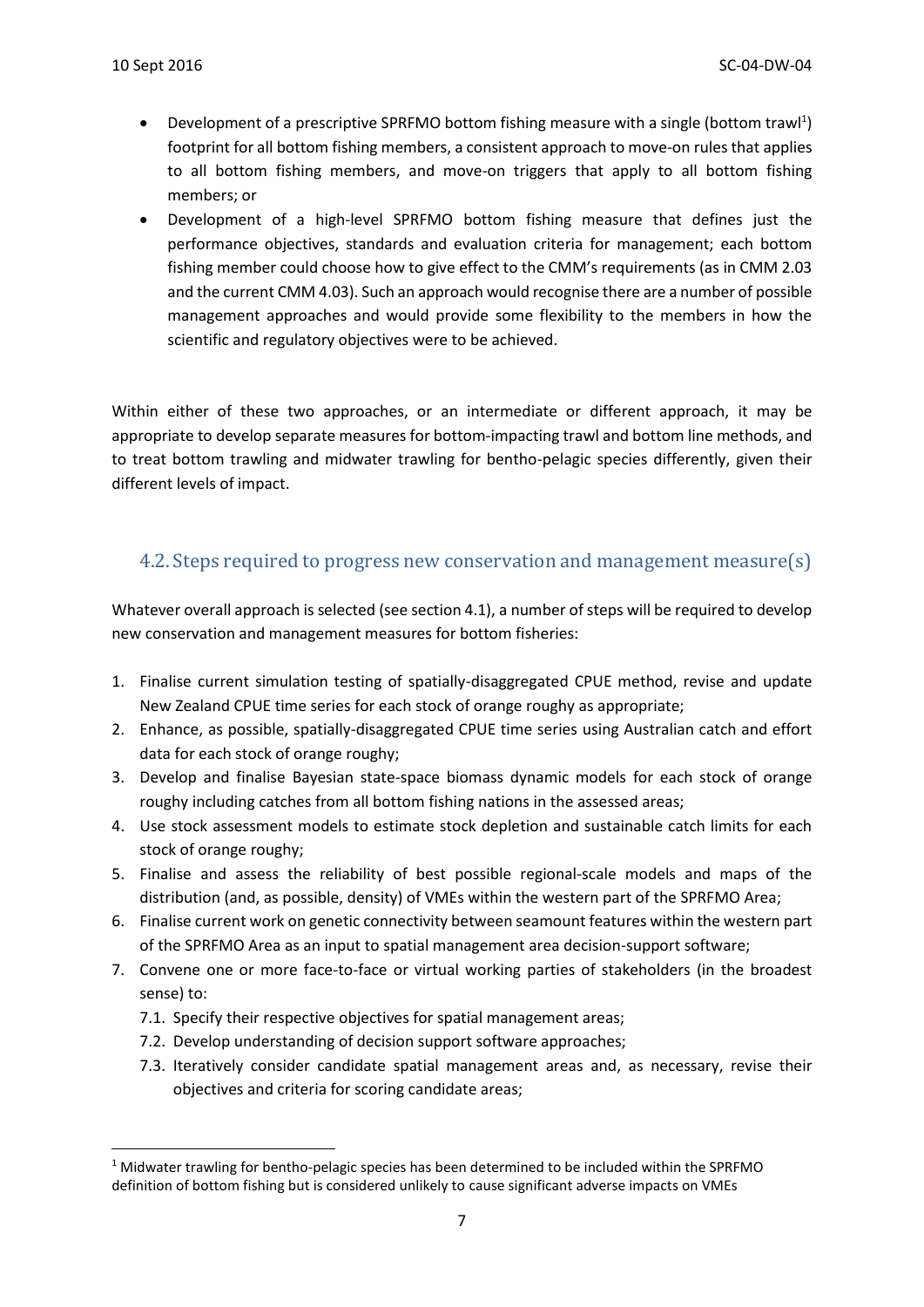- 7.4. Work together with governments of bottom fishing members to develop agreed, consensus or arbitrated spatial management areas and the need for, nature of, and response to moveon rules that will collectively avoid significant adverse impacts on VMEs
- 7.5. Consider how bottom fishing methods with different potential for impact on VMEs should be managed within bottom fishing footprints (bottom line methods have less potential for impact on VMEs that midwater trawls for bentho-pelagic species which, in turn have less potential for impact than bottom trawls)
- 8. Develop proposals on new conservation and management measures for bottom fisheries for the consideration of SC5 in late 2017 and the Commission meeting in early 2018;
- 9. Update each member's bottom fishery impact assessment, and any other risk assessments, in the light of the current arrangements and any proposed new conservation and management measure(s)
- 10. If the updated bottom fishery impact assessment does not conclude that significant adverse impacts on VMEs will be avoided, iterate steps 7–9.

New Zealand's two suggested approaches to developing a new, comprehensive CMM for bottom fisheries each has advantages and disadvantages (summarized below). On balance, and based on this analysis, New Zealand believes that a single prescriptive CMM is to be preferred, even though the work this entails will be substantially greater.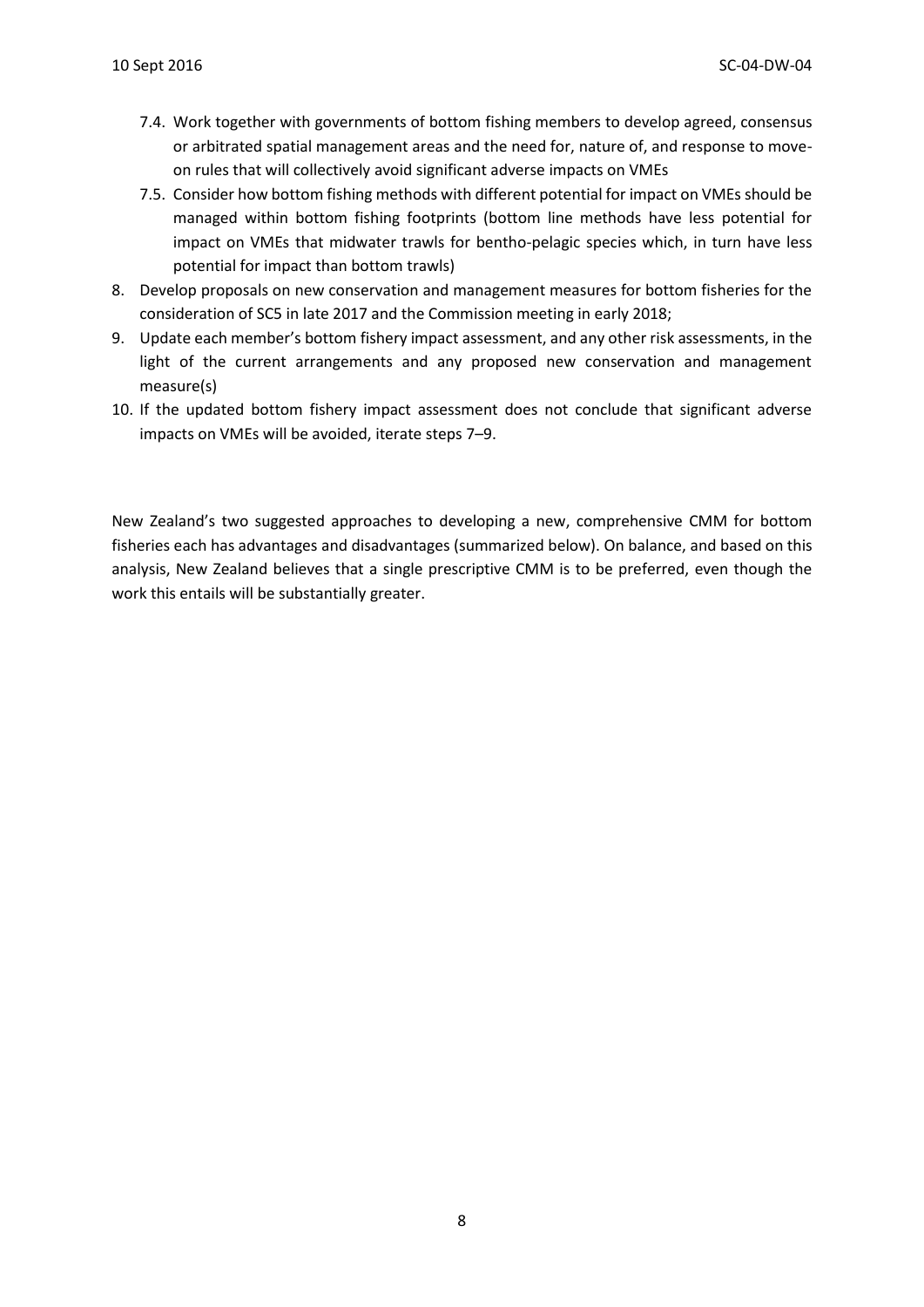|                                                                               | Advantages                                                                                                                                                                                                                                                                                                                                                                                                                                                                                                                                                                                                                                                                                                      | Disadvantages                                                                                                                                                                                                                                                                                                                                                                                                                                                                                                                                                                                                                                                                      |
|-------------------------------------------------------------------------------|-----------------------------------------------------------------------------------------------------------------------------------------------------------------------------------------------------------------------------------------------------------------------------------------------------------------------------------------------------------------------------------------------------------------------------------------------------------------------------------------------------------------------------------------------------------------------------------------------------------------------------------------------------------------------------------------------------------------|------------------------------------------------------------------------------------------------------------------------------------------------------------------------------------------------------------------------------------------------------------------------------------------------------------------------------------------------------------------------------------------------------------------------------------------------------------------------------------------------------------------------------------------------------------------------------------------------------------------------------------------------------------------------------------|
| Single,<br>prescriptive<br><b>CMM</b>                                         | • Little or no chance of different members'<br>measures counteracting one another<br>(e.g., one member permitting bottom<br>fishing in a block that another member<br>had closed to bottom fishing to protect<br>VMEs)<br>. Very little, if any, work would be required<br>to harmonize measures proposed to SC5<br>by different bottom fishing members<br>(because such harmonization conducted<br>prior to the development of proposals)<br>. Very clear to all members and fishers<br>where bottom fishing was allowed or<br>prohibited<br>· Detection of IUU fishing simplified<br>• All research work, including response to<br>accumulated evidence of VMEs, can be<br>focused on key areas of importance | Substantially more work required in stages<br>$\bullet$<br>7 and 8 of the above development process<br>for a new CMM; discussions would need to<br>together<br>the<br>bring<br>governments,<br>industries, and other stakeholders from at<br>least Australia and New Zealand<br>Bottom fishing nations may not be able to<br>agree on aspects of the revised CMM (e.g.,<br>allocation of catch, permissions to bottom<br>fish<br>in<br>particular footprint<br>blocks,<br>application and triggers for move-on rules)<br>The additional work and discussion brings<br>a risk that proposals will not be ready for<br>discussion<br>by SC5<br>and the<br>2018<br>Commission meeting |
| High-level<br>CMM to<br>be<br>implemented<br>members<br>by<br>as they see fit | · Substantially less work required in<br>stages 7 and 8 of<br>the<br>above<br>development<br>for<br>process<br>each<br>member's CMM; discussions would<br>need only the government, industry,<br>other stakeholders from one<br>and<br>member<br>Bottom fishing nations need not have to<br>agree on all aspects of their revised<br>measures<br>Little risk that proposals will not be<br>ready for discussion by SC5 and the<br>2018 Commission meeting                                                                                                                                                                                                                                                       | · Some chance that different members'<br>measures could counteract one another<br>(e.g., one member permitting bottom<br>fishing in a block that another member had<br>closed to bottom fishing to protect VMEs)<br>· Substantial work may be required to<br>harmonize measures proposed to SC5 by<br>different bottom fishing members<br>· Potential for some confusion for members<br>and fishers where bottom fishing was<br>allowed or prohibited<br>· Detection of IUU fishing may be more<br>complex<br>· Research work, including response to<br>accumulated evidence of VMEs, may<br>become fragmented                                                                     |

## <span id="page-8-0"></span>5. Recommendations

It is recommended that the Scientific Committee:

- **notes** the establishment by New Zealand and Australia (and fine-tuning by New Zealand) of 20-minute block footprints for its bottom fisheries in the western part of the SPRFMO Area
- **notes** steady progress on low information stock assessment methods for estimating stock depletion and sustainable yield for orange roughy, the key target species of bottom trawl fisheries
- **notes** steady progress on the development and testing of methods to model and map VMEs in the western part of the SPRFMO Area